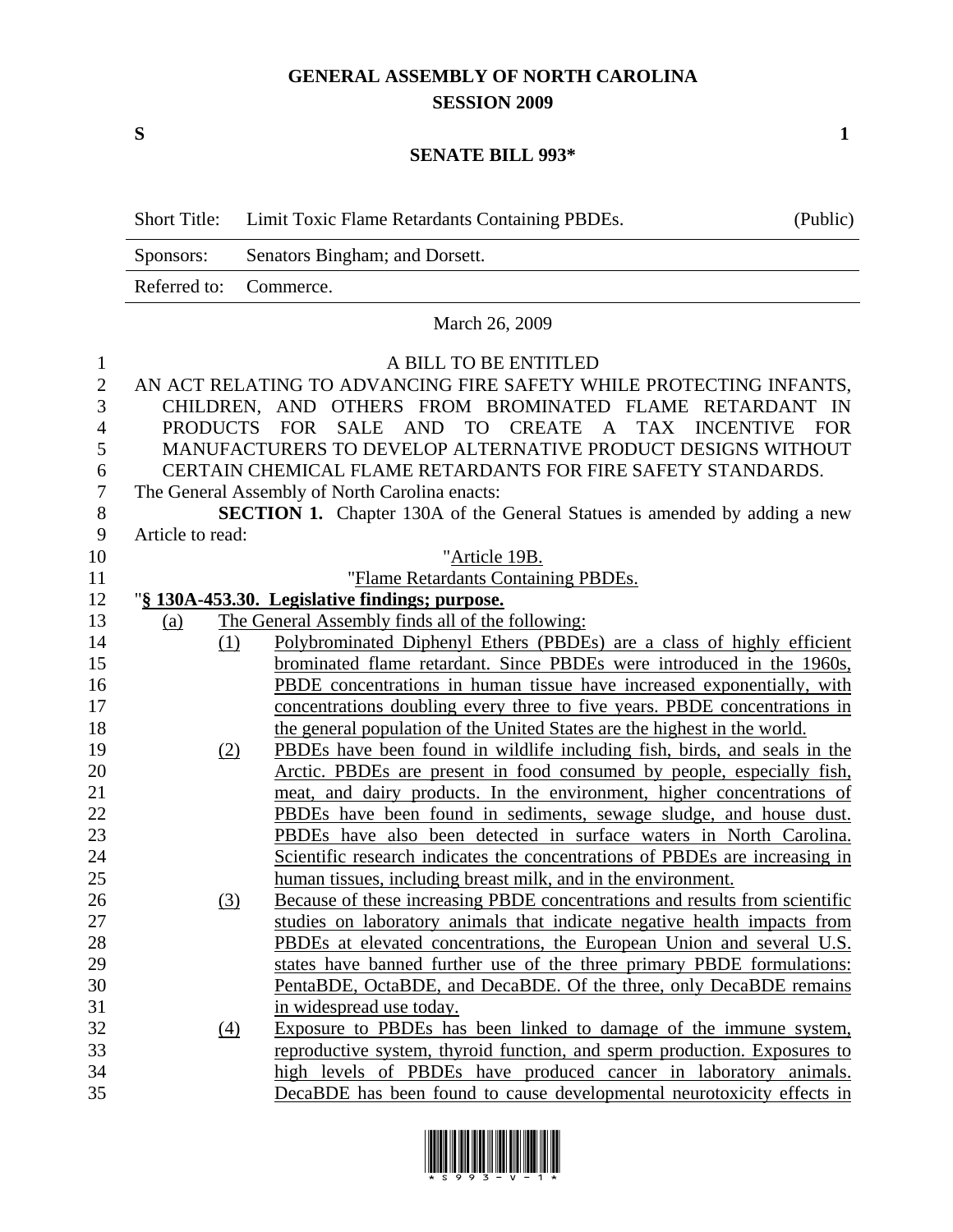|                         | <b>General Assembly of North Carolina</b>                                                        | <b>Session 2009</b> |
|-------------------------|--------------------------------------------------------------------------------------------------|---------------------|
|                         | laboratory animals. Breast-feeding infants have the highest exposure to                          |                     |
|                         | DecaBDE.                                                                                         |                     |
| (5)                     | Effective alternatives for achieving flame retardancy appear to be available                     |                     |
|                         | for most current DecaBDE applications.                                                           |                     |
| (b)                     | The purpose of this Article is to protect the public health and the environment from             |                     |
|                         | brominated flame retardants, as well as to encourage the availability to manufacturers of        |                     |
|                         | technological and design advances so that nonchemical alternatives to brominated flame           |                     |
|                         | retardants become increasingly available for use in products.                                    |                     |
|                         | "§ 130A-453.31. Definitions.                                                                     |                     |
|                         | As used in this Article, the following definitions apply:                                        |                     |
| (1)                     | <u>Brominated flame retardant. – Any chemical containing the element bromine</u>                 |                     |
|                         | that is added to plastic, foam, or textile to inhibit flame formation.                           |                     |
| <u>(2)</u>              | Congener. – A specific PBDE molecule.                                                            |                     |
| (3)                     | Flame retardant. $-$ Any chemical that is added to a plastic, foam, textile, or                  |                     |
|                         | other material to inhibit flame formation.                                                       |                     |
| (4)                     | Manufacturer. – Any person or enterprise that manufactures a final product                       |                     |
|                         | containing a regulated brominated flame retardant or any person or                               |                     |
|                         | enterprise whose brand name is affixed to a product containing a regulated                       |                     |
|                         | brominated flame retardant.                                                                      |                     |
| (5)                     | DecaBDE. – Decabromo diphenyl ether or any commercial or technical                               |                     |
|                         | mixture in which decabromo diphenyl ether is a significant congener.                             |                     |
| (6)                     | OctaBDE. – Octabromo diphenyl ether or any commercial or technical                               |                     |
|                         | mixture in which octabromo diphenyl ether is a significant congener.                             |                     |
| (7)                     | PentaBDE. – Pentabromo diphenyl ether or any commercial or technical                             |                     |
|                         | mixture in which pentabromo diphenyl ether is a significant congener.                            |                     |
| (8)                     | PBDE. – Polybrominated diphenyl ether.                                                           |                     |
| (9)                     | Significant. - Any congener of a PBDE mixture greater than four percent                          |                     |
|                         | $(4\%)$ .                                                                                        |                     |
|                         | "§ 130A-453.32. Sale or distribution of brominated flame retardants prohibited.                  |                     |
| (a)                     | A person shall not in North Carolina manufacture, sell, offer for sale, distribute for           |                     |
|                         | sale, or distribute for promotional purposes a product containing more than 50 parts per million |                     |
| of OctaBDE or PentaBDE. |                                                                                                  |                     |
| (b)                     | A person shall not in North Carolina manufacture, sell, offer for sale, distribute for           |                     |
|                         | sale, or use any of the following products containing DecaBDE:                                   |                     |
| (1)                     | A mattress, mattress pad, or any other type of mattress cover or mattress top.                   |                     |
| (2)                     | Upholstered furniture intended for indoor use in a home or other residential                     |                     |
|                         | occupancy.                                                                                       |                     |
| (3)                     | Electronic devices with a plastic housing containing DecaBDE.                                    |                     |
| (c)                     | This section does not apply to the sale of used products. Subsection (b) of this                 |                     |
| section                 | does not apply to the manufacture, sale, repair, distribution, maintenance,                      |                     |
|                         | refurbishment, or modification of equipment used primarily for military applications. Further,   |                     |
|                         | all of the following products that contain DecaBDE are exempt from the requirements of           |                     |
|                         | subsection (b) of this section:                                                                  |                     |
| (1)                     | Motor vehicles and aircraft, or products or parts for use in motor vehicles,                     |                     |
|                         | aircraft, or transportation equipment.                                                           |                     |
| (2)                     | Products or equipment used in industrial or manufacturing processes.                             |                     |
| (3)                     | Electronic wiring and cable used for power transmission.                                         |                     |
| (d)                     | In any of the products under subsection (a) or (b) of this section, no manufacturers             |                     |
|                         | shall replace DecaBDE with any chemicals of similar concern due to their toxicity,               |                     |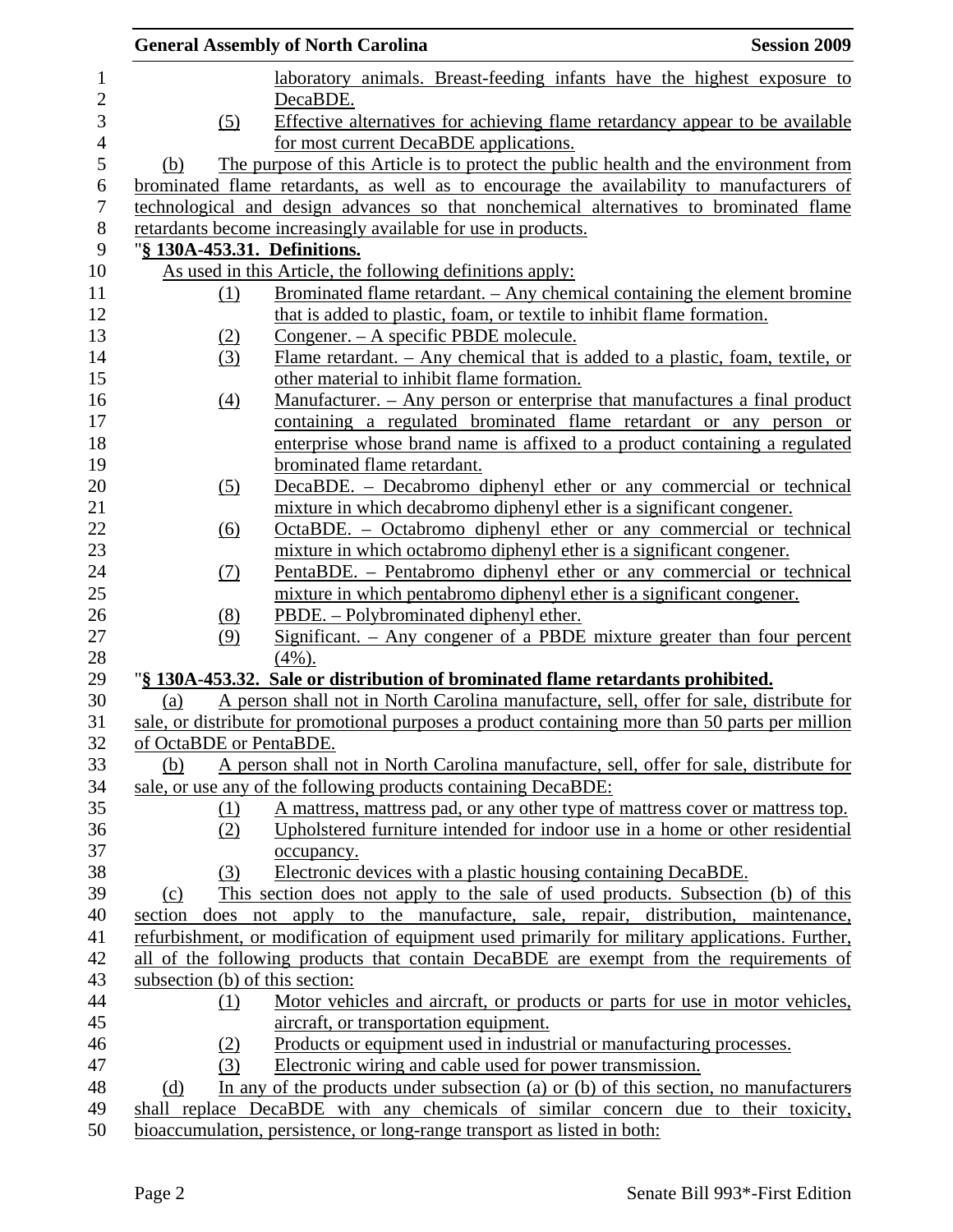|            | <b>General Assembly of North Carolina</b>                                                                                                                                                       | <b>Session 2009</b> |
|------------|-------------------------------------------------------------------------------------------------------------------------------------------------------------------------------------------------|---------------------|
| (1)        | The United States Environmental Protection Agency Toxic Release                                                                                                                                 |                     |
|            | Inventory List of Persistent, Bioaccumulative, and Toxic Chemicals.                                                                                                                             |                     |
| (2)        | The state of Washington's List of Persistent, Bioaccumulative, and Toxic                                                                                                                        |                     |
|            | Chemicals.                                                                                                                                                                                      |                     |
|            | "§ 130A-453.33. Interagency committee on fire safety.                                                                                                                                           |                     |
|            | A committee on fire safety is established for the purpose of assisting with the                                                                                                                 |                     |
|            | implementation of this Article. This committee shall include:                                                                                                                                   |                     |
| <u>(1)</u> | The State Fire Marshal or the State Fire Marshal's designee;                                                                                                                                    |                     |
| (2)        | The State Health Director or the State Health Director's designee;                                                                                                                              |                     |
| (3)        | The Secretary of Environment and Natural Resources or that Secretary's                                                                                                                          |                     |
|            | <u>designee;</u>                                                                                                                                                                                |                     |
| (4)        | An expert on human and ecological effects of brominated flame retardants                                                                                                                        |                     |
|            | from the Duke University Nicholas School of the Environment, to be                                                                                                                              |                     |
|            | selected by the Secretary of Environment and Natural Resources;                                                                                                                                 |                     |
| (5)        | An expert on fire safety design from the Fire & Life Safety Program at North                                                                                                                    |                     |
|            | Carolina State University, to be selected by the Secretary of Environment                                                                                                                       |                     |
|            | and Natural Resources.                                                                                                                                                                          |                     |
|            | "§ 130A-453.34. Additional exemptions.                                                                                                                                                          |                     |
| (a)        | The Secretary of Environment and Natural Resources may grant an exemption to                                                                                                                    |                     |
|            | any provisions of this Article for a term not to exceed two years. The exemption shall be                                                                                                       |                     |
|            | renewable upon written application if the specific use of commercial PBDE continues to meet                                                                                                     |                     |
|            | the criteria of this section and the manufacturer or other persons comply with the conditions of                                                                                                |                     |
|            | its original approval. The Secretary of Environment and Natural Resources may grant an                                                                                                          |                     |
|            | exemption for a specific use of PBDE with or without conditions, upon finding that the                                                                                                          |                     |
|            | applicant has demonstrated any one or more of the following:                                                                                                                                    |                     |
| <u>(1)</u> | A technically feasible alternative is not available at reasonable cost.                                                                                                                         |                     |
| (2)        | The potential harm to public health and the environment directly posed by a                                                                                                                     |                     |
|            | technically feasible alternative is greater than the potential harm caused by                                                                                                                   |                     |
|            | commercial PBDE.                                                                                                                                                                                |                     |
| (b)        | A fee to apply for an exemption under this section shall be imposed and shall be                                                                                                                |                     |
|            | paid to the Department of Environment and Natural Resources. This fee shall not exceed five                                                                                                     |                     |
|            | thousand dollars (\$5,000). Fees collected under this subsection shall be used by the Secretary of                                                                                              |                     |
|            | Environment and Natural Resources for the costs to administer this Article.                                                                                                                     |                     |
|            | "§ 130A-453.35. Labeling; positive recognition for manufacturers.                                                                                                                               |                     |
|            | The Secretary of Environment and Natural Resources may establish a "Meets fire safety"                                                                                                          |                     |
|            | standards without the use of chemical flame retardants" product-labeling program for products<br>that meet fire safety standards and do not contain chemical flame retardants. The Secretary of |                     |
|            |                                                                                                                                                                                                 |                     |
|            | Environment and Natural Resources may establish partnerships with manufacturers to enhance                                                                                                      |                     |
|            | the market for products designed to retard fire without the use of chemical flame retardants and                                                                                                |                     |
|            | reduce the use of potentially hazardous flame retardants in products. The Secretary of                                                                                                          |                     |
|            | Environment and Natural Resources may develop an awards program in conjunction with the                                                                                                         |                     |
|            | Environmental Stewardship Initiative Program to recognize the accomplishments of North                                                                                                          |                     |
|            | Carolina manufacturers who exceed the requirements of this Article and who excel at reducing<br>or eliminating chemical flame retardants in products and the environment.                       |                     |
|            |                                                                                                                                                                                                 |                     |
|            | "§ 130A-453.36. Transition to design for fire prevention.<br>North Carolina manufacturers who develop alternative product designs in order to meet fire                                         |                     |
|            | safety standards while removing chemical flame retardants from their products are eligible for a                                                                                                |                     |
|            | tax credit on a percentage of their research and development expenses under G.S. 105-129.56.                                                                                                    |                     |
|            | "§ 130A-453.37. Outreach and education; multistate clearinghouse.                                                                                                                               |                     |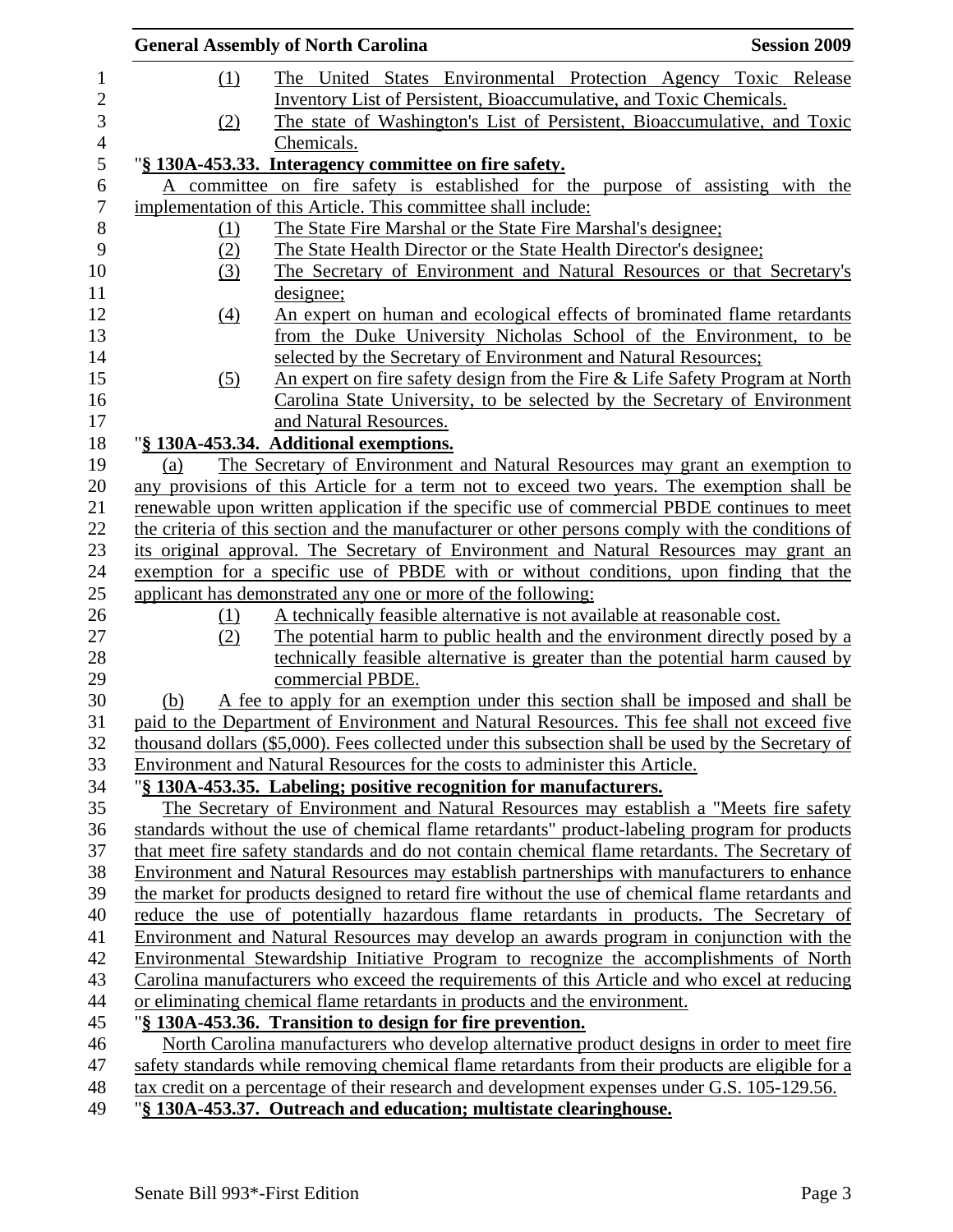|                                                                                         | <b>General Assembly of North Carolina</b><br><b>Session 2009</b>                                    |  |  |  |
|-----------------------------------------------------------------------------------------|-----------------------------------------------------------------------------------------------------|--|--|--|
| (a)                                                                                     | The Secretary of Environment and Natural Resources shall develop a program to                       |  |  |  |
| inform and educate retailers regarding the requirements of this Article and methods for |                                                                                                     |  |  |  |
|                                                                                         | identifying products that contain DecaBDE, OctaBDE, or PentaBDE.                                    |  |  |  |
| (b)                                                                                     | The Secretary of Environment and Natural Resources may participate in the                           |  |  |  |
|                                                                                         | establishment and implementation of a regional, multistate clearinghouse to do all of the           |  |  |  |
| following:                                                                              |                                                                                                     |  |  |  |
|                                                                                         | Assist in the implementation of the requirements of this section.                                   |  |  |  |
| <u>(1)</u>                                                                              | Help coordinate public education and outreach activities.                                           |  |  |  |
| (2)                                                                                     |                                                                                                     |  |  |  |
| (3)                                                                                     | Review risk assessments.                                                                            |  |  |  |
| (4)                                                                                     | Review alternatives to DecaBDE, OctaBDE, or PentaBDE.                                               |  |  |  |
| (5)                                                                                     | Implement other activities related to the administration of this Article.                           |  |  |  |
|                                                                                         | "§ 130A-453.38. Report requirement.                                                                 |  |  |  |
|                                                                                         | No later than January 15 every other year, the Commission shall report to the                       |  |  |  |
|                                                                                         | Environmental Review Commission and the General Assembly regarding the regulation of                |  |  |  |
|                                                                                         | brominated flame retardants in the State, in other states, and nationally. The report shall include |  |  |  |
|                                                                                         | recommended additional actions to protect the public health and the environment from                |  |  |  |
|                                                                                         | brominated flame retardants, as well as the availability to manufacturers of technological and      |  |  |  |
|                                                                                         | design advances, and nonchemical alternatives to brominated flame retardants. This report shall     |  |  |  |
|                                                                                         | consider whether the provisions of this Article are accomplishing the purposes of this Article.     |  |  |  |
|                                                                                         | "§ 130A-453.39. Certificate of compliance; injunctive relief and civil penalties.                   |  |  |  |
| (a)                                                                                     | If the Secretary of Environment and Natural Resources reasonably suspects that a                    |  |  |  |
|                                                                                         | product containing a regulated brominated flame retardant is being manufactured, sold, offered      |  |  |  |
|                                                                                         | for sale, or distributed for sale in violation of this Article, the Secretary of Environment and    |  |  |  |
|                                                                                         | Natural Resources may request the manufacturer of the product to provide the Secretary of           |  |  |  |
|                                                                                         | Environment and Natural Resources with a certificate of compliance. Within 10 days of receipt       |  |  |  |
|                                                                                         | of the request for a certificate of compliance, the manufacturer shall do at least one of the       |  |  |  |
| following:                                                                              |                                                                                                     |  |  |  |
| (1)                                                                                     | Provide the Secretary of Environment and Natural Resources with a                                   |  |  |  |
|                                                                                         | certificate declaring that the product complies with the requirements of this                       |  |  |  |
|                                                                                         | Article.                                                                                            |  |  |  |
| (2)                                                                                     | Notify persons that sell the manufacturer's product in the State that the sale                      |  |  |  |
|                                                                                         | of the product is prohibited and submit to the Secretary of Environment and                         |  |  |  |
|                                                                                         | Natural Resources a list of the names and addresses of those notified.                              |  |  |  |
| (b)                                                                                     | If a manufacturer fails to comply with the requirements under this Article, the                     |  |  |  |
|                                                                                         | Secretary of Environment and Natural Resources may take enforcement action against the              |  |  |  |
|                                                                                         | product manufacturer by assessing civil penalties under subsection (c) of this section or           |  |  |  |
|                                                                                         | requesting the Attorney General to initiate immediate injunction proceedings to prevent the sale    |  |  |  |
| of the product, or both.                                                                |                                                                                                     |  |  |  |
|                                                                                         |                                                                                                     |  |  |  |
| (c)                                                                                     | Subject to subsections (d) and (e) of this section, a person who violates this Article              |  |  |  |
|                                                                                         | is subject to the following civil penalties:                                                        |  |  |  |
| (1)                                                                                     | If the violation is the person's first offense under this Article, a civil fine of                  |  |  |  |
|                                                                                         | not more than one hundred dollars (\$100.00) per item, not to exceed five                           |  |  |  |
|                                                                                         | thousand dollars (\$5,000) total.                                                                   |  |  |  |
| (2)                                                                                     | If the violation is the person's second offense under this Article, a civil                         |  |  |  |
|                                                                                         | penalty of not more than five hundred dollars (\$500.00) per item, not to                           |  |  |  |
|                                                                                         | exceed a total of twenty-five thousand dollars (\$25,000).                                          |  |  |  |
| (3)                                                                                     | If the violation is the person's third or subsequent offense under this Article,                    |  |  |  |
|                                                                                         | a civil penalty of not more than one thousand dollars (\$1,000) per item, not                       |  |  |  |
|                                                                                         | to exceed a total of fifty thousand dollars (\$50,000).                                             |  |  |  |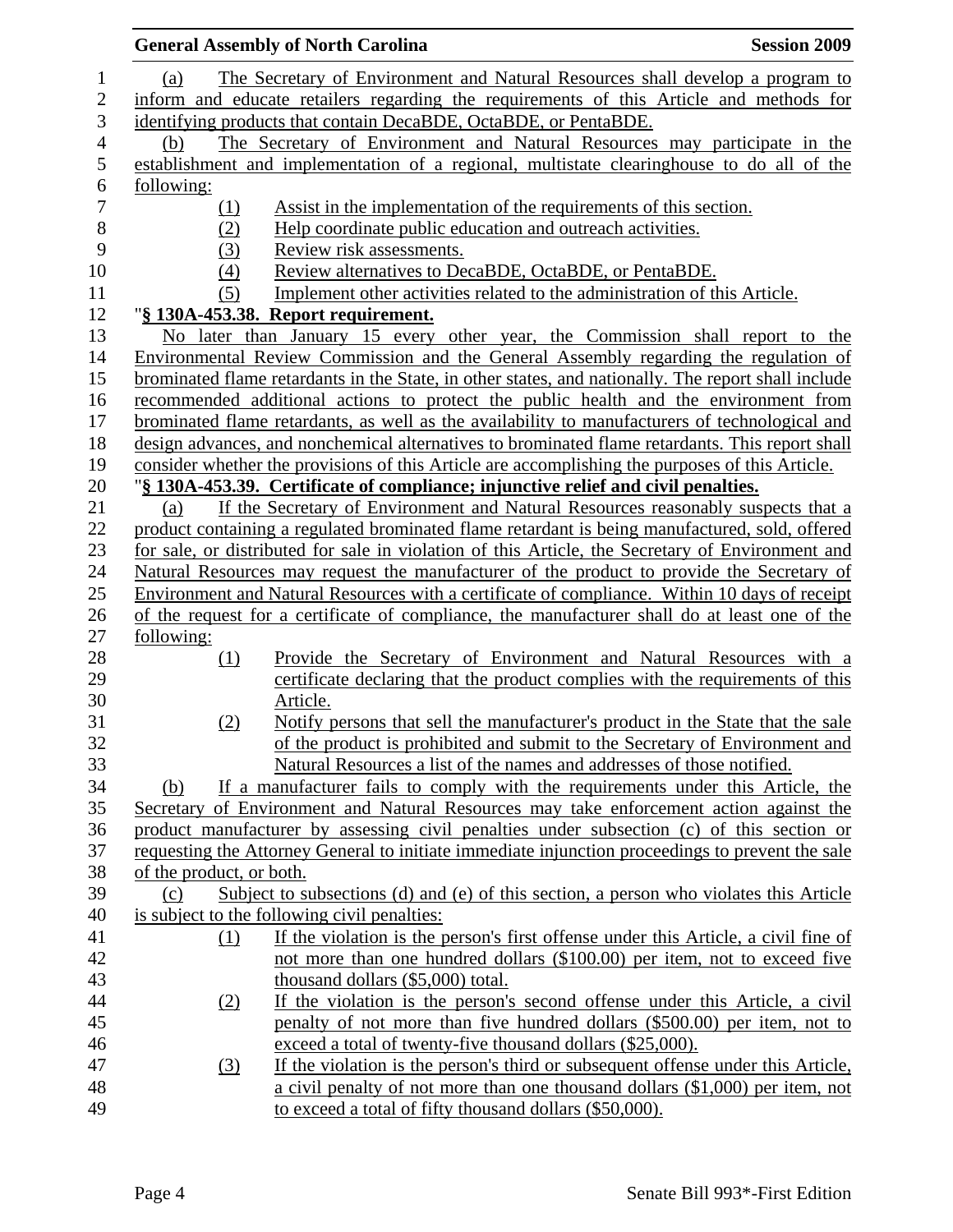| <b>General Assembly of North Carolina</b>                                                              | <b>Session 2009</b> |
|--------------------------------------------------------------------------------------------------------|---------------------|
| If a person knowingly violates this Article, the person is subject to a civil penalty<br>(d)           |                     |
| equal to three times the amount of the penalty under subdivision (3) of subsection (c) of this         |                     |
| section.                                                                                               |                     |
| A civil fine imposed under this section shall be waived if it is determined that a<br>(e)              |                     |
| person acted in good faith to be in compliance with this Article, pursued compliance with due          |                     |
| diligence, and promptly corrected any noncompliance after discovery of the violation.                  |                     |
| As used in this section, 'manufacturer' means any person who manufactured the final<br>(f)             |                     |
| product or whose brand name is affixed to the product and includes, in the case of a product           |                     |
| that was imported into the United States, the importer or domestic distributor of the product          |                     |
| when the person who manufactured or assembled the product, or whose brand name is affixed              |                     |
| to the product, does not have a presence in the United States.                                         |                     |
| "§ 130A-453.40. Rule making.                                                                           |                     |
|                                                                                                        |                     |
| The Secretary of Environment and Natural Resources may adopt rules to implement<br>(a)                 |                     |
| this Article.                                                                                          |                     |
| The Secretary of Environment and Natural Resources may adopt rules regulating the<br>(b)               |                     |
| manufacture, use, sale, or distribution of any additional halogenated flame retardant if the           |                     |
| Commission determines that the halogenated flame retardant is harmful to public health and the         |                     |
| environment, and that safer alternatives are available."                                               |                     |
| <b>SECTION 2.</b> G.S. 105-129.50 reads as rewritten:                                                  |                     |
| "§ 105-129.50. (See note for effective date and repeal) Definitions.                                   |                     |
| The definitions in section 41 of the Code apply in this Article. In addition, the following            |                     |
| definitions apply in this Article:                                                                     |                     |
| .                                                                                                      |                     |
| Qualified flame-retardant research expenses. - Any amount the taxpayer<br>$\underline{(6)}$            |                     |
| paid or incurred for research performed in this State for the purpose of                               |                     |
| producing a product design that meets the standards established in                                     |                     |
| G.S. 130A-453.32 for use of polybrominated diphenyl ether and is free of all                           |                     |
| other chemicals listed in sections 302 and 313 of the Emergency Planning                               |                     |
| and Community Right-to-Know Act, as codified at 42 U.S.C. §§                                           |                     |
| 11001-11050.                                                                                           |                     |
| $\left(\frac{6}{6a}\right)$ Qualified North Carolina research expenses. – Qualified research expenses, |                     |
| other than North Carolina university research expenses, for research                                   |                     |
| performed in this State.                                                                               |                     |
| $\pmb{\mathsf{H}}$                                                                                     |                     |
| <b>SECTION 3.</b> Article 3F of Chapter 105 of the General Statutes is amended by                      |                     |
| adding a new section to read:                                                                          |                     |
| $\sqrt{8}$ 105-129.56.<br>Credit for nonchemical flame-retardant product research and                  |                     |
| development.                                                                                           |                     |
| $C$ redit. – A taxpayer that has qualified flame-retardant research expenses for the<br>(a)            |                     |
| taxable year is allowed a credit equal to a percentage of the expenses, determined as provided         |                     |
| in this section. Only one credit is allowed under this subsection with respect to the same             |                     |
| expenses. If more than one subdivision of this subsection applies to the same expenses, then the       |                     |
| credit is equal to the higher percentage, not both percentages combined. If part of the taxpayer's     |                     |
| qualified flame-retardant research expenses qualifies under subdivision (2) of this subsection         |                     |
| and the remainder qualifies under subdivision (3) of this subsection, the applicable percentages       |                     |
| apply separately to each part of the expenses.                                                         |                     |
| Small business. – If the taxpayer was a small business as of the last day of<br>(1)                    |                     |
| the taxable year, the applicable percentage is three and seventy-five one                              |                     |
| hundredths percent (3.75%).                                                                            |                     |
|                                                                                                        |                     |